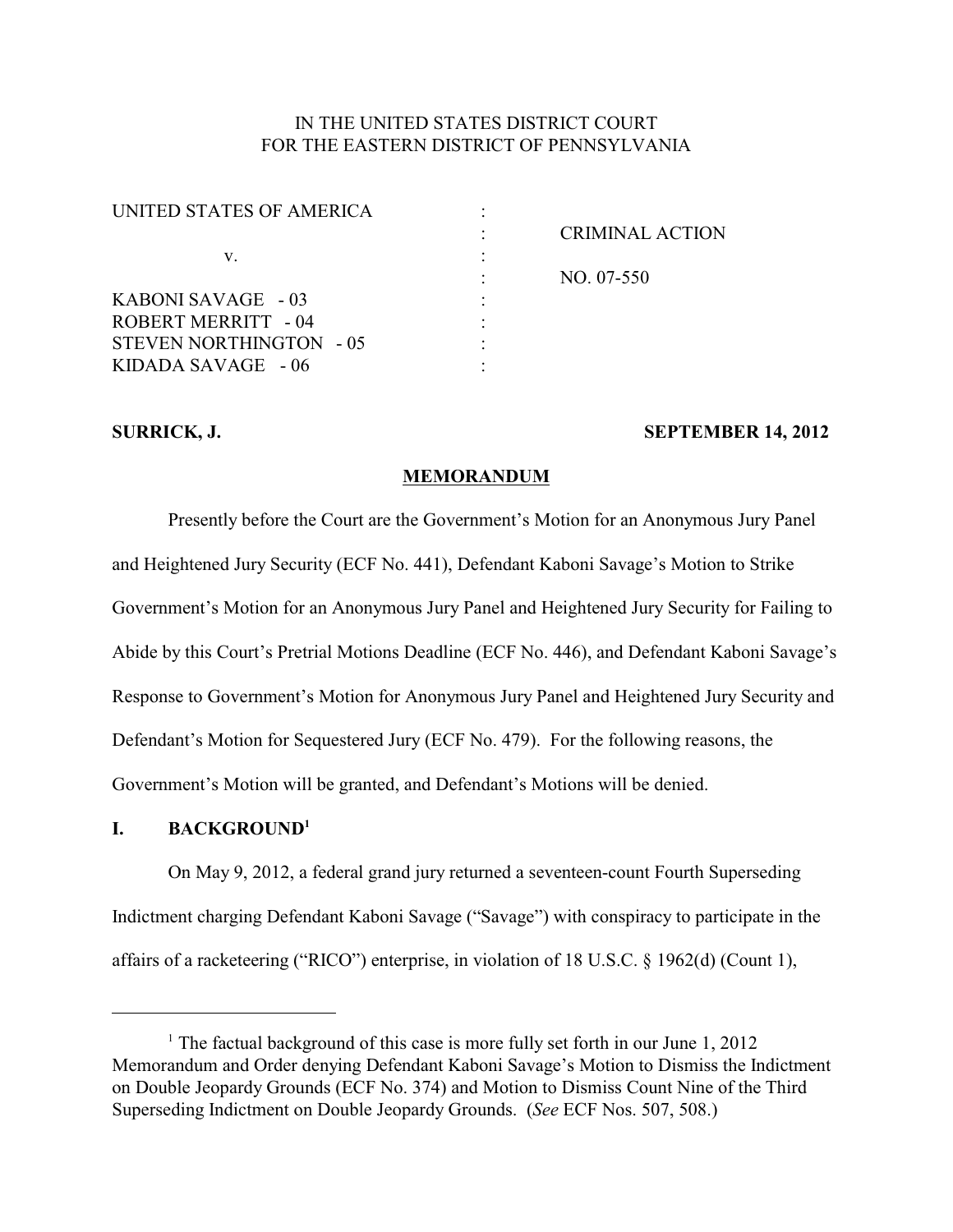twelve counts of murder in aid of racketeering, in violation of 18 U.S.C. § 1959(a)(1) (Counts 2- 7, 10-15), tampering with a witness, in violation of 18 U.S.C. § 1512(a) (Count 8), conspiracy to commit murder in aid of racketeering, in violation of 18 U.S.C.  $\S$  1959(a)(5) (Count 9), retaliating against a witness, in violation of 18 U.S.C. § 1513(a) (Count 16), and using fire to commit a felony, in violation of 18 U.S.C. § 844(h)(1) (Count 17). (Fourth Superseding Indictment, ECF No. 480.) Savage was charged along with three co-defendants, Steven Northington, Robert Merritt, and his sister, Kidada Savage ("Kidada"). Defendant Lamont Lewis was also charged in the First Superseding Indictment. The charges against Lewis were disposed of by guilty plea on April 21, 2011. On March 14, 2011, the Government filed a notice of intent to seek the death penalty against Savage, Merritt, and Northington. (ECF Nos. 196, 197, 198.) The Government will not seek the death penalty against Kidada.

By Order dated June 29, 2011, the deadline to file pretrial motions in this case was set for February 21, 2012. (ECF No. 239.) On March 28, 2012, the Government filed a Motion for an Anonymous Jury Panel and Heightened Jury Security. (Gov't's Mot., ECF No. 441.) On March 30, 2012, Savage filed a Motion to Strike the Government's Motion on the ground that it failed to comply with the Court's deadline to file pretrial motions. (Def.'s Mot. Strike, ECF No.  $446.$ )<sup>2</sup> On May 7, 2012, Savage filed his Response to Government's Motion for an Anonymous Jury Panel and Heightened Jury Security and Defendant's Motion for Sequestered Jury. (Def.'s Mot. Seq., ECF No. 479.) The Government filed a response to Savage's Motion for a Sequestered Jury on May 11, 2012. (Gov't's Seq. Resp., ECF No. 482.)

<sup>&</sup>lt;sup>2</sup> Savage's Motion to Strike contained no substantive arguments in opposition to the Government's request to empanel an anonymous jury and provide heightened security measures during trial.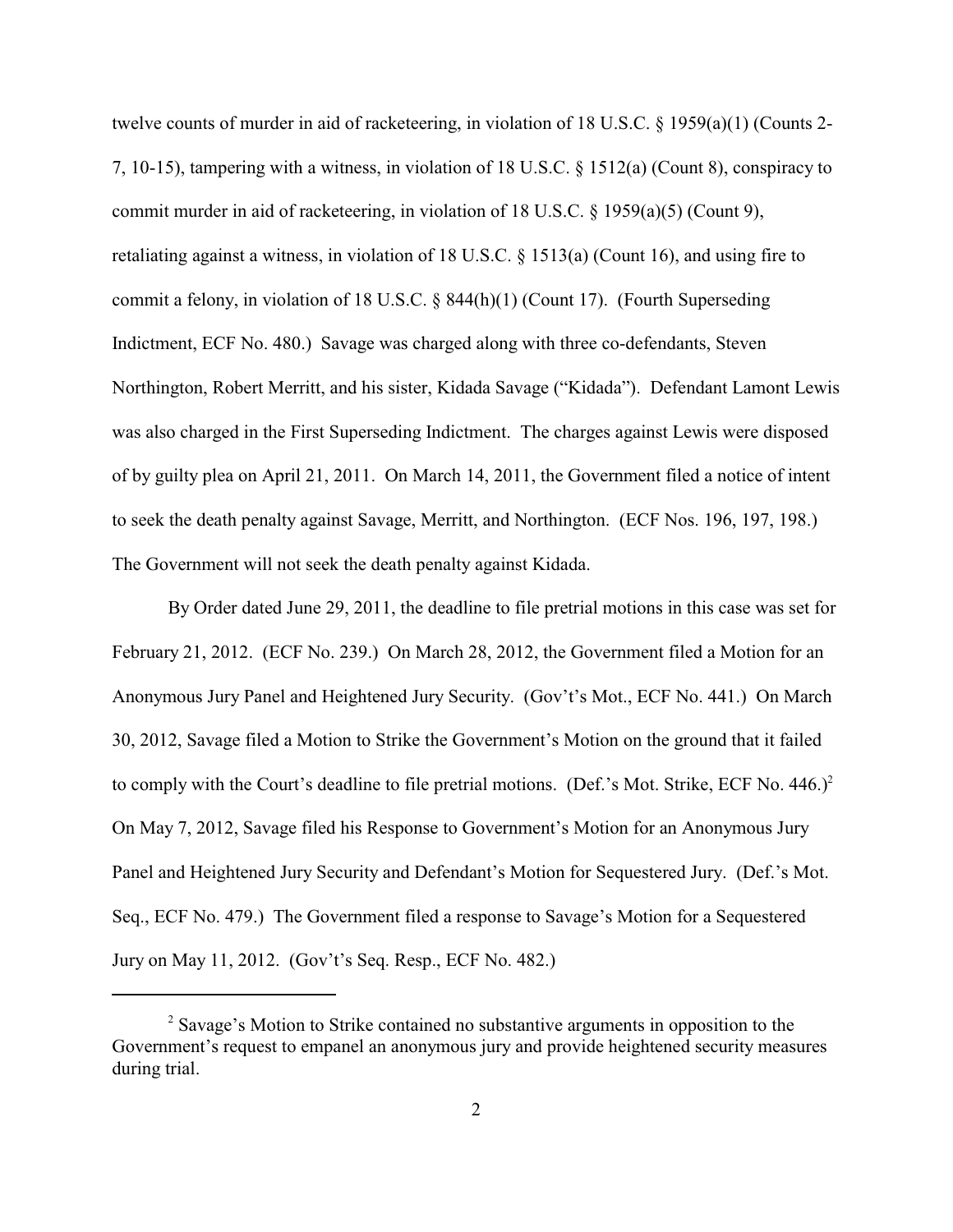## **II. DISCUSSION**

## **A. Anonymous Jury Panel and Heightened Jury Security**

The Government seeks to empanel an anonymous jury and provide for heightened security during the trial in this case. Specifically, the Government requests that "the names, addresses, and places of employment of prospective jurors not be revealed to the parties, the attorneys, or to the public." (Gov't's Mot. 2.) The Government also requests that "the jurors be sequestered during lunch and recesses under the protection of the United States Marshals Service, and that they be transported to trial each day to and from an undisclosed central location, from which the jurors may return to the respective communities." (*Id.*) The Government argues that, in light of the Defendants' history of violence and intimidation, an anonymous jury is necessary to protect jurors from the threat of danger posed by Defendants. The Government also argues that protecting the identity of the jurors will not infringe on Defendant's right to a fair trial because Defendant may still conduct an effective *voir dire* and exercise peremptory challenges.

Savage does not object to an anonymous jury or to the heightened security measures requested by the Government.<sup>3</sup> (*See Def.*'s Mot. Seq. 5.) Savage does, however, contend that the relief requested by the Government does not provide enough protection and "stops short of what is necessary to ensure that [he] has a fair trial with an impartial jury." (Def.'s Seq. Mot. 1.) Savage contends that fully sequestering the jury is appropriate and necessary.

<sup>&</sup>lt;sup>3</sup> In his Motion to Strike, Savage does not object to the relief requested by the Government. Rather, Savage argues that the Government failed to abide by the Court's deadline to file pretrial motions. While it is true that the Government's Motion was untimely, Savage's Motion for a Sequestered Jury was also untimely. We will overlook the untimeliness of these Motions since we agree with both parties that the circumstances of this case warrant additional jury protection. Savage's Motion to Strike is therefore denied.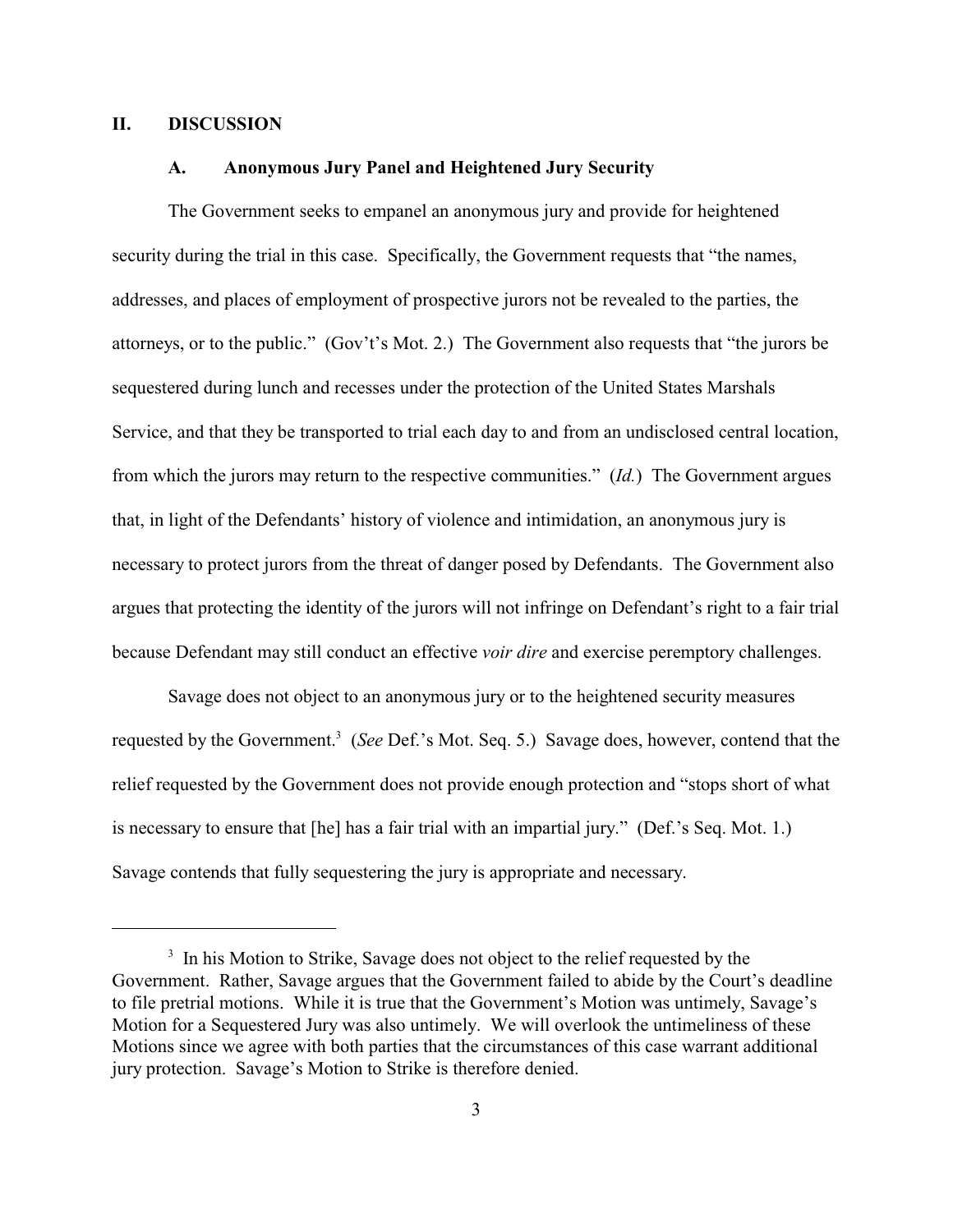The district court has discretion to empanel an anonymous jury, "provided that the court's discretion is grounded in legitimate concerns for juror safety, courtroom security and protecting court proceedings from outside influences." *United States v. Stewart*, 325 F. Supp. 2d 474, 498 (D. Del. 2004) (citing *United States v. Scarfo*, 850 F.2d 1015, 1021, 1023 (3d Cir. 1988)); *see also United States v. Thornton*, 1 F.3d 149, 154 (3d Cir. 1993) (stating that the circuit court is "'particularly deferential' to the district court's 'substantial discretion' to empanel an anonymous jury"). In capital cases, a defendant is entitled to a list of jurors, including the jurors' addresses, at least three days before the commencement of trial, unless the court determines by a preponderance of the evidence that furnishing such list would "jeopardize the life or safety of any person." 18 U.S.C.  $\S$  3432.<sup>4</sup> Factors for courts to consider when determining whether to empanel an anonymous jury include: "(1) pretrial publicity from prior related cases that may contribute to juror apprehension; (2) any history of violence by the defendant; (3) the severity of the charges facing the defendant; and (4) any claims that the defendant previously intimidated witnesses." *Stewart*, 325 F. Supp. 2d at 498 (citing *Thornton*, 1 F.3d at 154; *Scarfo*, 850 F.2d at 1023-24). In making its determination, the court is not required to conduct an evidentiary hearing. *Id.*

18 U.S.C. § 3432.

<sup>&</sup>lt;sup>4</sup> Section 3432 states in full:

A person charged with treason or other capital offense shall at least three entire days before commencement of trial, excluding intermediate weekends and holidays, be furnished with a copy of the indictment and a list of the veniremen, and of the witnesses to be produced on the trial for proving the indictment, stating the place of abode of each venireman and witness, except that such list of the veniremen and witnesses need not be furnished if the court finds by a preponderance of the evidence that providing the list may jeopardize the life or safety of any person.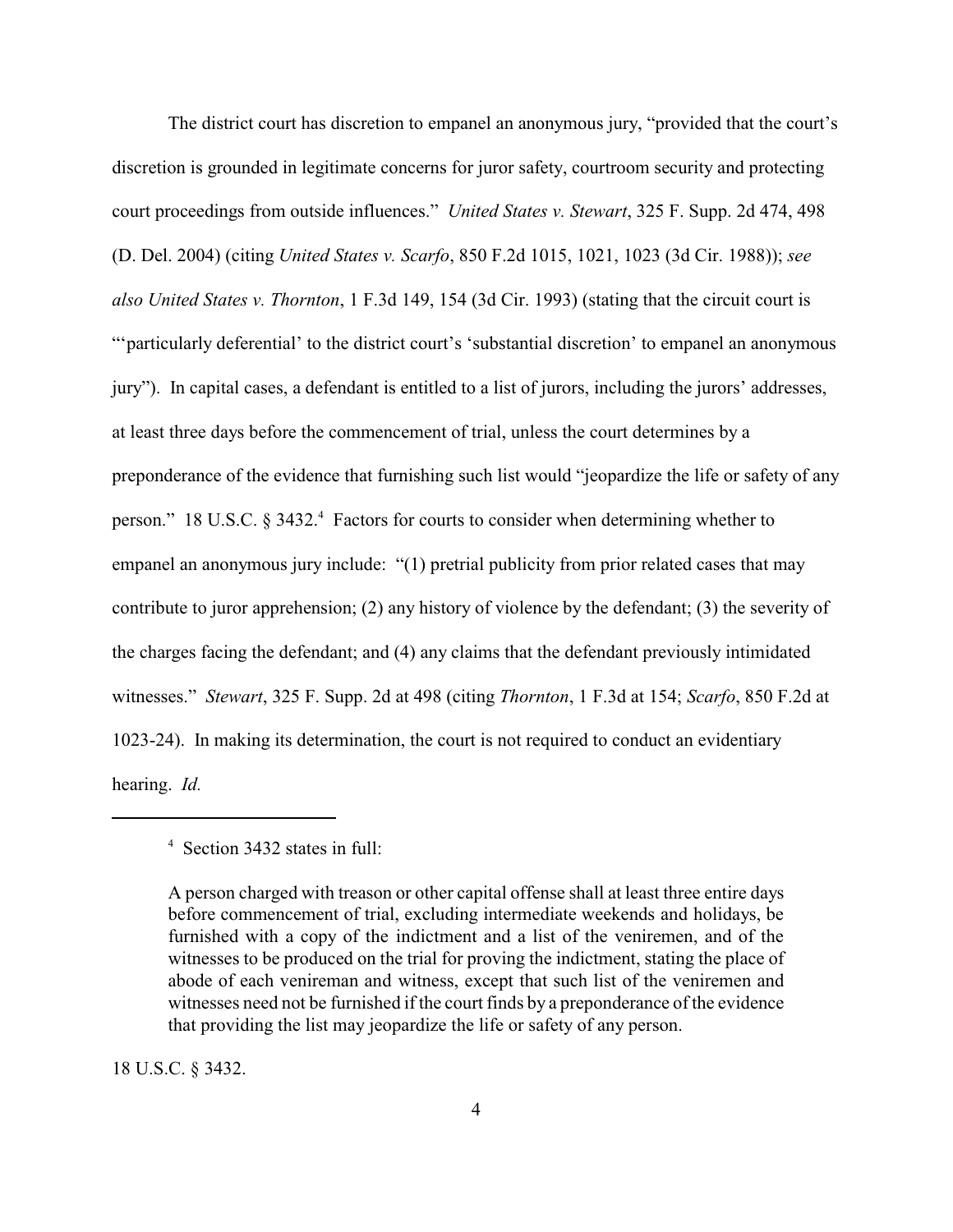We agree with the Government and Savage that an anonymous jury and heightened jury security measures are necessary. During the 2005 drug trial of Savage and Northington in this District, Judge McLaughlin determined that the use of an anonymous jury panel and heightened jury security was appropriate based upon evidence of Defendants' history of violence and intimidation of witnesses. *See United States v. Savage*, No. 04-269, at ECF No. 616 (E.D. Pa. filed Sept. 26, 2005). Trial in the instant case presents the same need for heightened security measures. The Indictment is replete with examples of threats, intimidation and violence against Government witnesses and their families by Defendants. Jurors also have been the subject of such tactics. While housed at the Federal Detention Center ("FDC") in Philadelphia, Savage "plotted to obtain the addresses and telephone numbers of the jurors in his 2005 federal jury trial." (Gov't's Mot. App. A. at 9.)<sup>5</sup> The evidence establishes a dangerousness and a "willingness and ability to interfere with the judicial process" on the part of Defendant. *United States v. Byers*, 603 F. Supp. 2d 826, 830 (D. Md. 2009) (granting Government's request for an anonymous jury panel where the defendant's conduct, which included murdering government witnesses, showed his willingness and ability to interfere with the judicial process).

Moreover, the requested relief will not impair Defendant's due process or other constitutional rights. An anonymous jury and heightened security do not infringe on a defendant's right to a fair trial because "the practice of withholding jurors' names, addresses and places of employment does not deprive the defense of the information it needs to conduct an effective *voir dire* and exercise its peremptory challenges." *Stewart*, 325 F. Supp. 2d at 499

<sup>&</sup>lt;sup>5</sup> With respect to jurors, Savage was overheard stating, '[i]f I don't beat this joint or I have to go up and come back on appeal and pay you motherfuckers a visit." (Gov't's Mot. App. A. at 9.)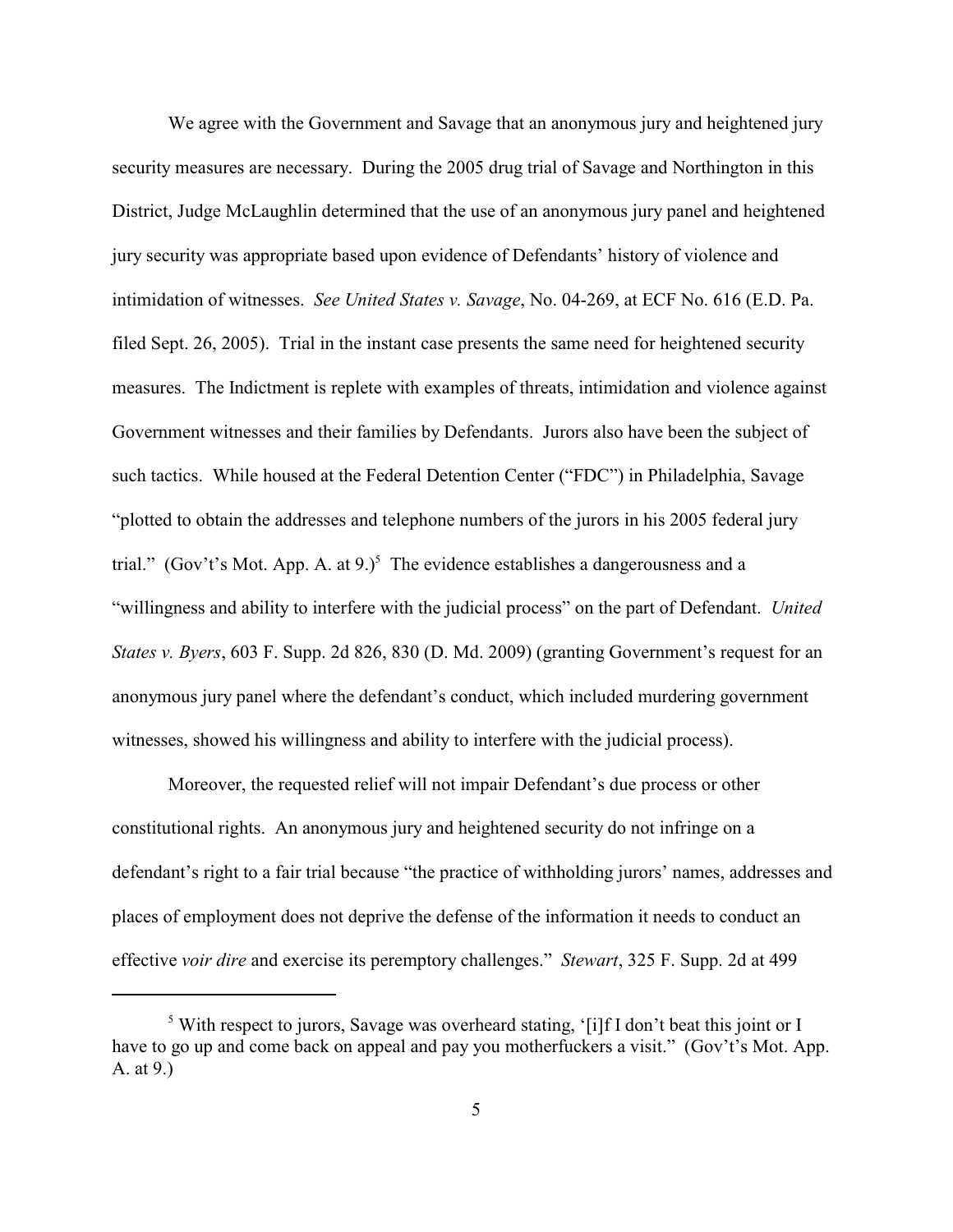(citing *Scarfo*, 850 F.2d at 1022); *see also United States v. Eufrasio*, 935 F.2d 553, 574 (3d Cir. 1991) ("[I]f measures are taken to inform a defendant of jury demographics and to permit ample *voir dire*, an anonymous jury need not impair a defendant's right to intelligently exercise peremptory challenges."). Any concerns that a jury may have the impression that a defendant is dangerous or guilty can be corrected through "careful instructions to the jurors that keeping their identity confidential [has] no bearing on the evidence or arguments in [this] case." *Thornton*, 1 F.3d at 154 (finding no abuse of discretion by empaneling anonymous jury).

Accordingly, the Government's Motion will be granted. An anonymous jury will be empaneled for this trial. The names, addresses, and places of employment of prospective jurors will be withheld from the parties, counsel and the public. The jurors will be sequestered at lunch and during court recesses. In addition, the jurors will be transported each trial day to and from an undisclosed central location, from which they may commute to and from their respective communities.

## **B. Fully-Sequestered Jury**

As noted above, Savage argues that empaneling an anonymous jury and providing heightened jury security does not go far enough in protecting his right to a fair trial. Savage advocates for full sequestration of the jury, as opposed to partial sequestration proposed by the Government. The sequestration would begin with the selection of the jury and continue through the completion of the penalty phase of the trial. He argues that fully sequestering the jury is justified by the anticipated media coverage and extensive publicity this case will receive, and the potential effects that this media attention may have on his right to trial by a fair and impartial jury. Savage further argues that sequestration is necessary to protect jurors from potential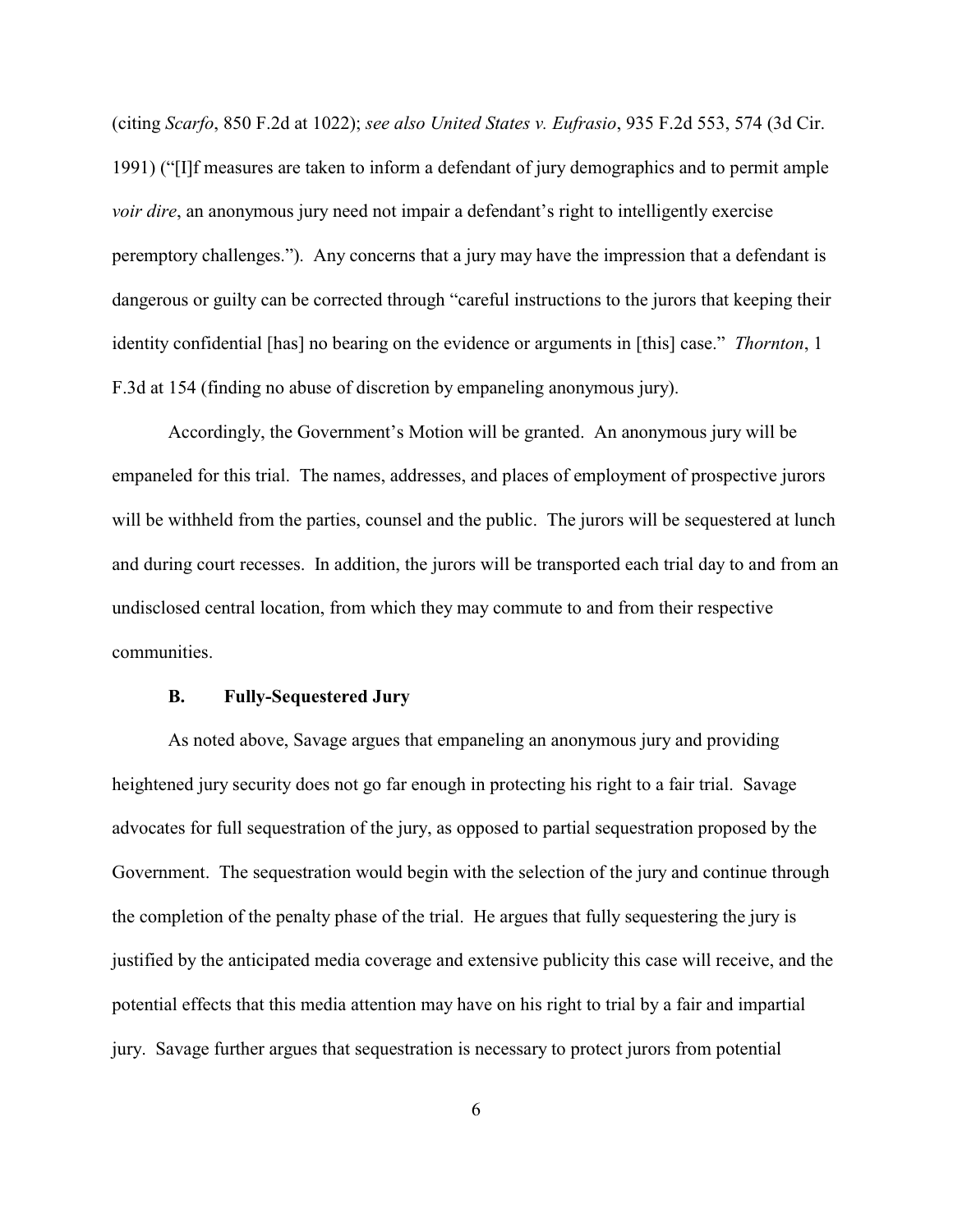harassment to prevent juror apprehension. The Government responds that fully sequestering the jury during what is expected to be a three-month trial poses an unnecessary hardship on the jurors, as well as a considerable financial burden on the Courts and taxpayers. The Government also argues that anything less than subjecting jurors to "solitary confinement" will not fully shield jurors from trial publicity, and that depriving jurors of television, telephones, the Internet, and all communications with their families "is a harsh and unnecessary measure to impose upon a jury." (Gov't's Seq. Resp. 4.)

Courts have broad discretion in deciding whether to sequester a jury. *See United States v. De Peri*, 778 F.2d 963, 973 (3d Cir. 1985); *see also United States v. Salerno*, 868 F.2d 524, 540 (2d Cir. 1989) ("The decision to sequester the jury to avoid exposure to publicity is committed to the discretion of the court, and failure to sequester the jury can rarely be grounds for reversal."); *United States v. Marrone*, 502 F. Supp. 983, 1003 (E.D. Pa. 1980). "Sequestration is an extreme measure" and "one of the most burdensome tools of the many available to assure a fair trial." *De Peri*, 778 F.2d at 973 (affirming district court's denial of a jury sequestration motion).

We agree with the Government. The burdens placed on a fully-sequestered jury outweigh the concerns raised by Savage. The Government predicts that trial will last approximately three months. Savage suggests that during trial jurors should be shielded from any possible exposure to the media. We agree that jurors should avoid exposure to the media. However, that can be accomplished without complete removal from family and the outside world. As one court observed:

[This] trial is estimated to last five to six weeks, and it must be recognized that sequestration subjects jurors and their families to burdensome hardships and makes it extremely difficult to obtain a fair cross-section of the community to serve on the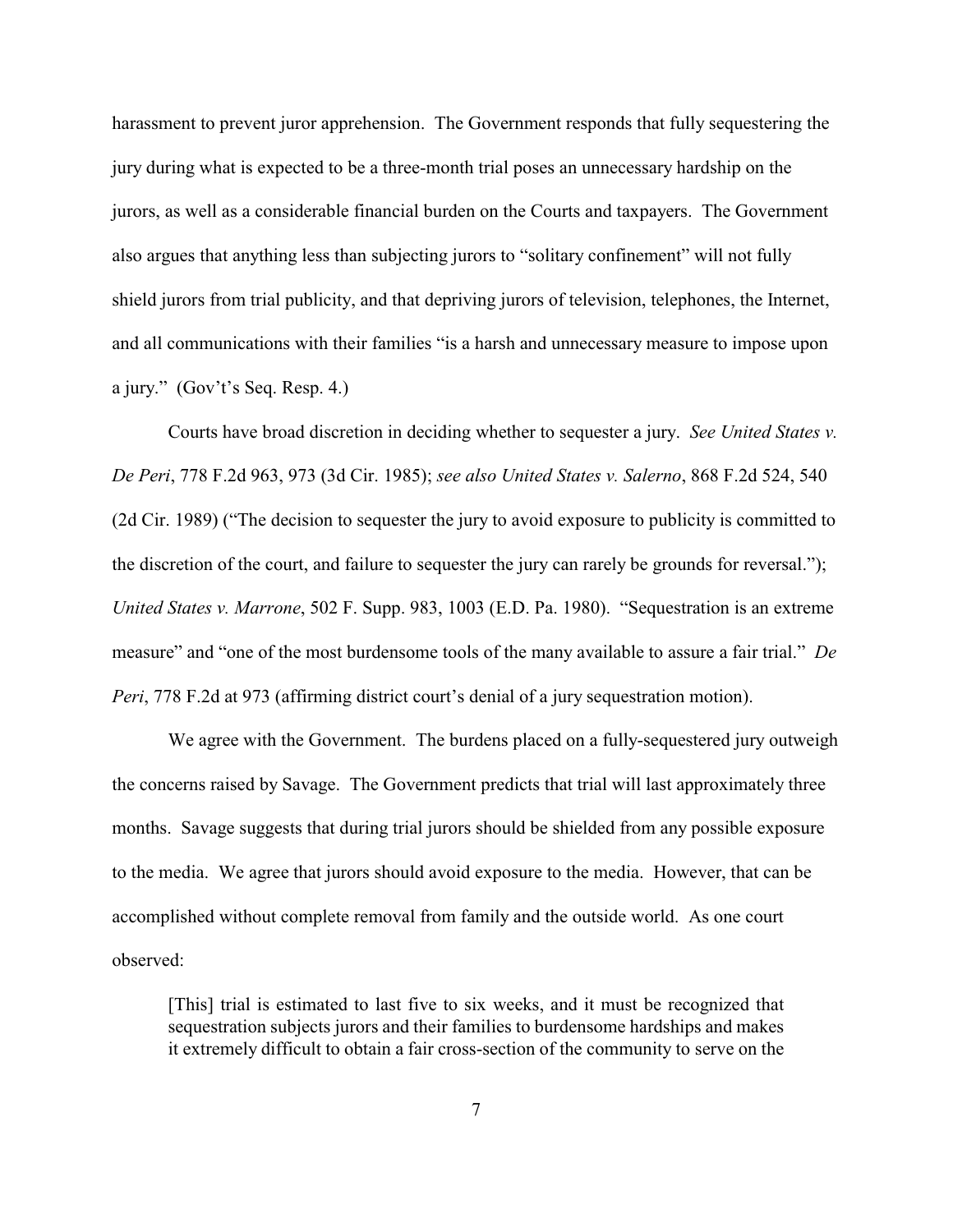jury. Therefore, sequestration should not be ordered unless it appears to be strictly necessary to prevent outside interference.

*United States v. Boffa*, 513 F. Supp. 444, 493 (D. Del. 1980).

Clearly this case will receive media attention during trial. However, "the fear of some media publicity is seldom a sufficient reason alone for subjecting the jurors to the inconvenience of sequestration." *Id*. To assure that Defendants receive a trial by an impartial jury free from outside influences, we will properly instruct the jury to avoid the publicity and media accounts related to this case. *See United States v. Cassamento*, 887 F.2d 1141, 1154-55 (2d Cir. 1989) (finding that the "great deal" of media attention surrounding an organized crime trial did not render it unfair in light of district court's instruction to the jury to avoid press accounts about the case."); *see also Scarfo*, 850 F.2d at 1025 ("The constitutional guarantee of trial by jury is premised on the fundamental belief that juries will follow the law, that they will not convict on mere suspicion but will instead require proof beyond a reasonable doubt."); *Boffa*, 514 F. Supp. at 493 (noting that fully sequestering a jury is justified only when media publicity at trial is so "massive and pervasive that it cannot be controlled by strict admonitions to the jurors"). The jurors will be reminded of their obligations every day before they go home.

Finally, Savage's concerns about jury apprehension and possible harassment of jurors is sufficiently addressed by empaneling an anonymous jury and providing additional security measures during trial. *See supra*, Section II.A.

 $\delta$  One capital case that was at the forefront of national media coverage — the "Oklahoma" City bombing" case — was not decided by a fully-sequestered jury. *See United States v. McVeigh*, 119 F.3d 806, 815 (10th Cir. 1997) ("[W]e cannot say that the district court abused its discretion in electing not to sequester the jury during what was anticipated to be a several month long trial.").